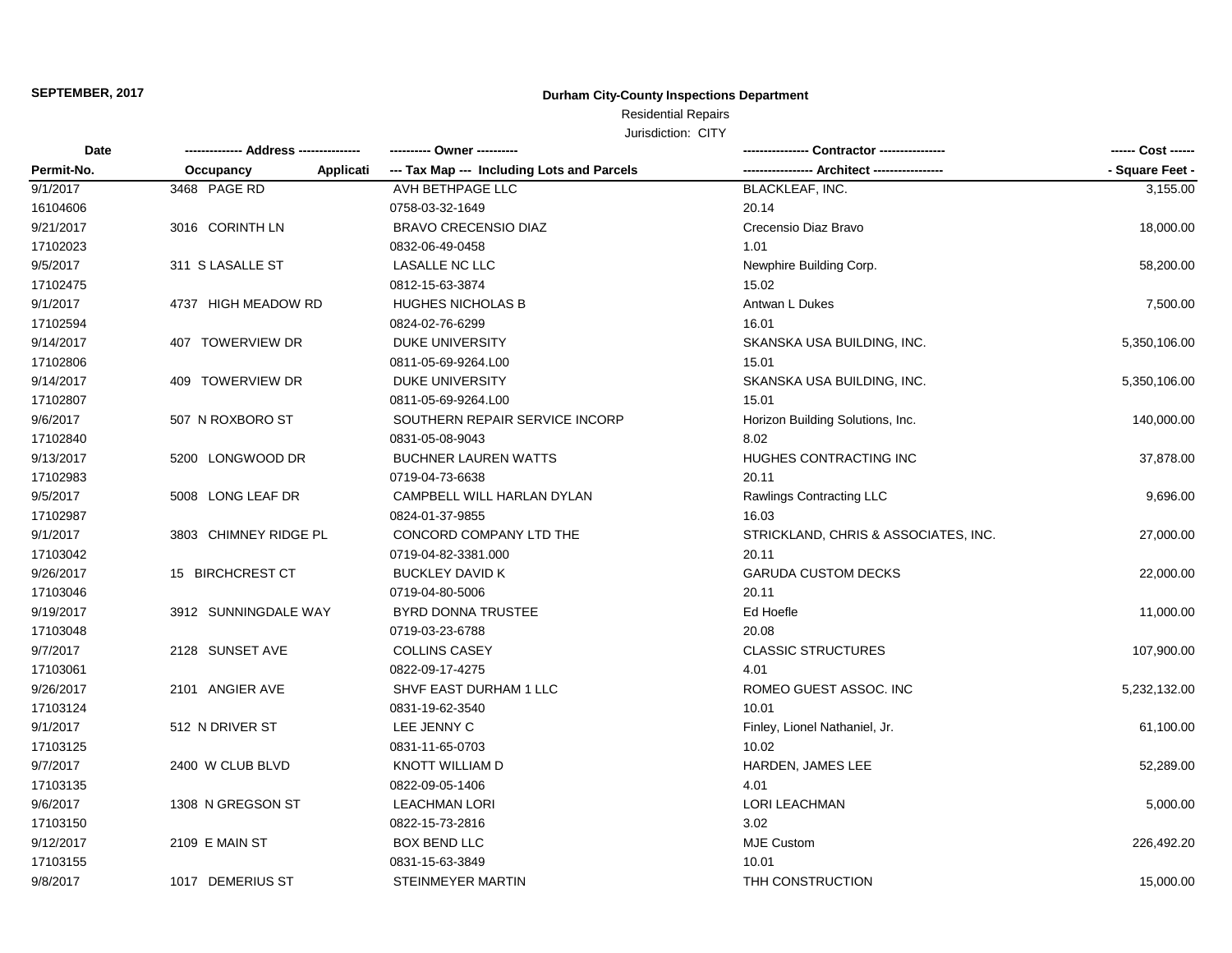## **Durham City-County Inspections Department**

## Residential Repairs

| Date       |                     |           | ---------- Owner ---------                 |                                                          | ------ Cost ------ |
|------------|---------------------|-----------|--------------------------------------------|----------------------------------------------------------|--------------------|
| Permit-No. | Occupancy           | Applicati | --- Tax Map --- Including Lots and Parcels | ---------------- Architect ----------------              | - Square Feet -    |
| 17103294   |                     |           | 0822-15-63-6286                            | 3.02                                                     |                    |
| 9/7/2017   | 2511 PINEWOOD DR    |           | DEWEESE SANDRA S                           | FastMed Urgent Care                                      | 12,000.00          |
| 17103321   |                     |           | 0823-14-23-6512                            | 17.05                                                    |                    |
| 9/13/2017  | 1311 GEORGIA AVE    |           | SPILLER ADAM L                             | Adam Spiller                                             | 21,000.00          |
| 17103327   |                     |           | 0812-12-95-7909                            | 4.01                                                     |                    |
| 9/1/2017   | 104 MEADOW LARK PL  |           | <b>CLAIBORNE BETTY L</b>                   | DISASTER ONE INC.                                        | 24,011.00          |
| 17103342   |                     |           | 0824-02-85-4751                            | 16.01                                                    |                    |
| 9/19/2017  | 2814 LEGION AVE     |           | HARRIS LANE GROUP LLC THE                  | CHASE BUILDING COMPANY                                   | 48,000.00          |
| 17103363   |                     |           | 0811-20-90-4053                            | 6                                                        |                    |
| 9/1/2017   | 915 LANCASTER ST    |           | <b>SCHMITZ ROBERT</b>                      | <b>Phil Phillips</b>                                     | 26,500.00          |
| 17103380   |                     |           | 0822-15-53-5530                            | 3.01                                                     |                    |
| 9/13/2017  | 527 UZZLE ST        |           | PETERSEN BRAE VERNON                       | <b>Brae Petersen</b>                                     | 650.00             |
| 17103382   |                     |           | 0729-04-62-9583                            | 20.10                                                    |                    |
| 9/14/2017  | 1733 GRADY DR       |           | <b>BAZEMORE JOSEPH C</b>                   | Randy Avinger                                            | 13,333.00          |
| 17103389   |                     |           | 0814-02-98-5573                            | 16.04                                                    |                    |
| 9/7/2017   | 1505 COOK RD        |           | <b>GARCIA ISAC DOMINGUEZ</b>               | REDFOOT & WEBER CONSTRUCTION COMPANY                     | 28,710.00          |
| 17103392   |                     |           | 0729-01-27-2545                            | 20.10                                                    |                    |
| 9/8/2017   | 127 CHATEAU RD      |           | MANESS JULIAN W                            | Shuler, Jeffrey D.                                       | 45,000.00          |
| 17103400   |                     |           | 0824-19-72-2098                            | 17.10                                                    |                    |
| 9/7/2017   | 5412 STEPHENS LN    |           | SHAFFER MATTHEW EDWARD                     | BERCON BUILDING COMPANY INCORPORATED                     | 24,870.00          |
| 17103403   |                     |           | 0835-03-02-5310                            | 16.01                                                    |                    |
| 9/13/2017  | 1702 CAPSTONE DR    |           | <b>BOUJIDA TAOUFIQ</b>                     | Meric Group                                              | 23,900.00          |
| 17103404   |                     |           | 0717-04-61-9285                            | 20.12                                                    |                    |
| 9/15/2017  | 1007 LAMOND AVE     |           | <b>BERG CARL L</b>                         | Hershberger, Todd Brindley                               | 45,000.00          |
| 17103406   |                     |           | 0821-07-69-6610                            | 8.02                                                     |                    |
| 9/14/2017  | 4009 LILLINGTON DR  |           | <b>EZELL DARVIN</b>                        | RW and Company LLC                                       | 2,500.00           |
| 17103408   |                     |           | 0833-01-36-2861                            | 17.09                                                    |                    |
| 9/21/2017  | 3100 TRAIL WOOD DR  |           | <b>HUBRICH STEVEN ANDREW</b>               | Superior Pools & Spas - T/A Superior Pools of Charlotte, | 134,000.00         |
| 17103436   |                     |           | 0813-02-57-0685                            | 17.07                                                    |                    |
| 9/6/2017   | 3519 TONBRIDGE WAY  |           | CARADALE JANE ANN                          | MANN-LYMAN CONSTRUCTION LLC.                             | 13,500.00          |
| 17103438   |                     |           | 0810-18-41-7822                            | 20.08                                                    |                    |
| 9/8/2017   | 1203 ROCKY POINT LN |           | AVELAR JOSE ORLANDO                        | Jose Avelar                                              | 2,800.00           |
| 17103439   |                     |           | 0836-04-93-0407                            | 21                                                       |                    |
| 9/22/2017  | 4109 NEW BERN PL    |           | ZUREK DEBORAH A TRUSTEE                    | <b>HALLAN CONSTRUCTION</b>                               | 26,000.00          |
| 17103440   |                     |           | 0709-04-84-3444                            | 20.18                                                    |                    |
| 9/15/2017  | 3804 CHURCHILL CIR  |           | ALEXANDER BRUCE L                          | Grau Building Company, LLC                               | 500,000.00         |
| 17103441   |                     |           | 0719-01-29-8239                            | 20.08                                                    |                    |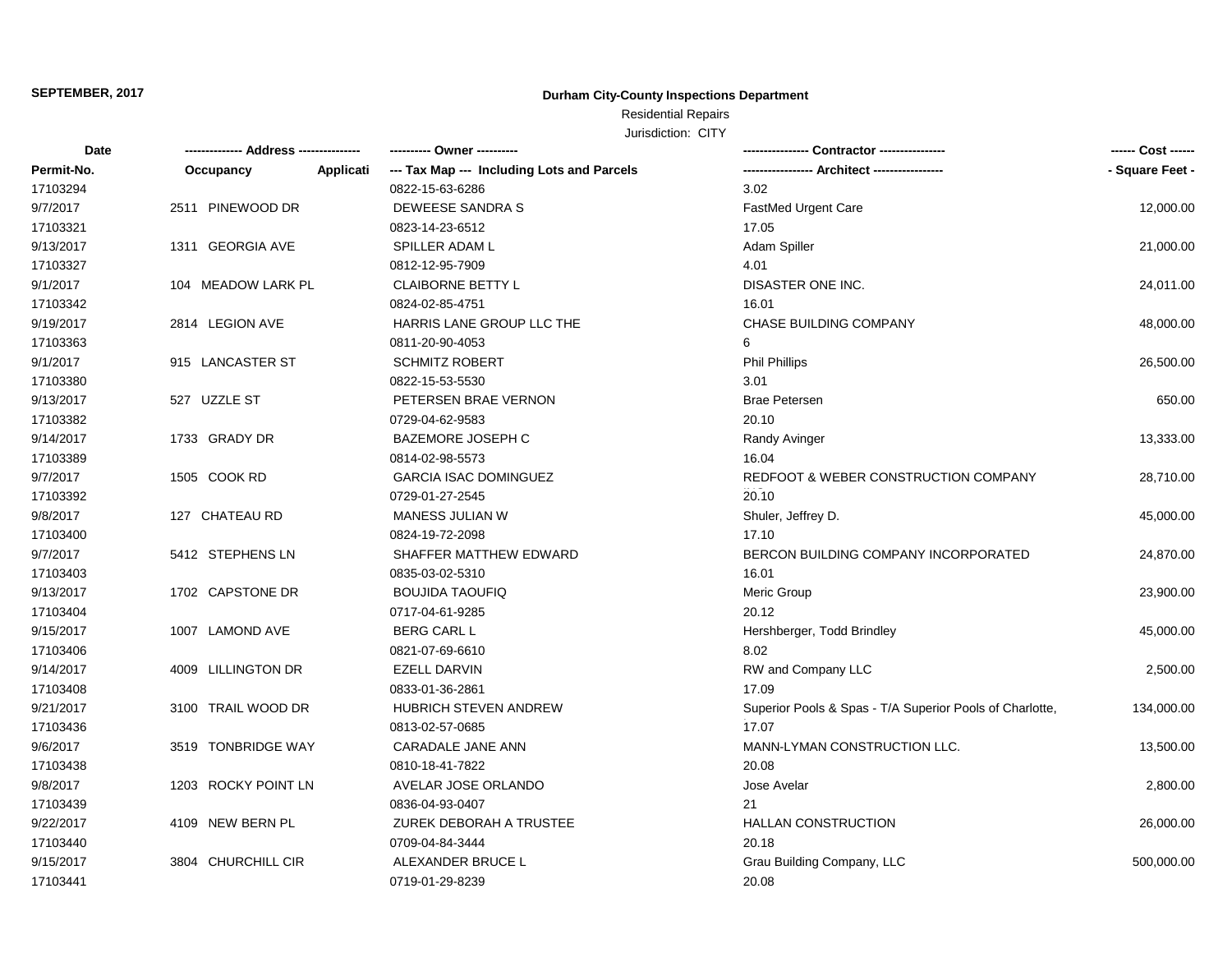## **Durham City-County Inspections Department**

# Residential Repairs

| <b>Date</b> |                        | ---------- Owner ----------                |                                                      | ------ Cost ------ |
|-------------|------------------------|--------------------------------------------|------------------------------------------------------|--------------------|
| Permit-No.  | Occupancy<br>Applicati | --- Tax Map --- Including Lots and Parcels |                                                      | - Square Feet -    |
| 9/5/2017    | 6401 HUNTINGRIDGE RD   | KING KATHRYN E                             | DTR GROUP INC, THE                                   | 8,000.00           |
| 17103444    |                        | 0708-03-34-5407                            | 20.12                                                |                    |
| 9/14/2017   | 1204 LITTLE CREEK RD   | <b>MEYERS WILLIAM J</b>                    | Cedar Grove Maintenance                              | 16,000.00          |
| 17103447    |                        | 0728-03-33-6453                            | 20.13                                                |                    |
| 9/14/2017   | 3721 ST MARKS RD       | <b>HOOVER WILLIAM H</b>                    | CRABTREE, D. DAVID, BLDR                             | 65,000.00          |
| 17103451    |                        | 0810-17-10-7248                            | 20.08                                                |                    |
| 9/1/2017    | 113 MONTROSE DR        | <b>FOWLER SHERYL</b>                       | MRJ Building, T/A Matthew R. Janssen                 | 14,600.00          |
| 17103452    |                        | 0820-09-15-2678                            | 20.07                                                |                    |
| 9/1/2017    | 5423 FAYETTEVILLE RD   | ART TECH HK INC                            | Raymond Wong                                         | 13,000.00          |
| 17103454    |                        | 0729-03-21-5718                            | 20.12                                                |                    |
| 9/8/2017    | 2610 HARVARD AVE       | THOMAS JAMES RAYFIELD                      | <b>Tuff Shed</b>                                     | 7,500.00           |
| 17103474    |                        | 0831-16-83-2129                            | 10.01                                                |                    |
| 9/18/2017   | 2213 STREBOR ST        | <b>FUGATE STEPHEN T</b>                    | G Double Incorporated                                | 50,000.00          |
| 17103475    |                        | 0823-17-20-1169                            | 17.05                                                |                    |
| 9/12/2017   | 2510 SHENANDOAH AVE    | KOPPELBERGER ELLIOTT V                     | ARCO RESTORATION INC                                 | 42,346.00          |
| 17103477    |                        | 0832-09-17-4165                            | 1.02                                                 |                    |
| 9/8/2017    | 3429 N ROXBORO ST      | LYNMOR PROPERTIES II LLC                   | GRIFFIN, D.H., WRECKING                              | 1,000.00           |
| 17103499    |                        | 0833-17-11-5586                            | 1.02                                                 |                    |
| 9/8/2017    | 3433 N ROXBORO ST      | <b>GLENN ANNIE H HEIRS</b>                 | GRIFFIN, D.H., WRECKING                              | 1,000.00           |
| 17103500    |                        | 0833-17-11-5630                            | 1.02                                                 |                    |
| 9/8/2017    | 3439 N ROXBORO ST      | <b>MANNON DONALD</b>                       | GRIFFIN, D.H., WRECKING                              | 1,000.00           |
| 17103501    |                        | 0833-17-11-4675                            | 1.02                                                 |                    |
| 9/8/2017    | 3443 N ROXBORO ST      | MANNON DONALD LEE                          | GRIFFIN, D.H., WRECKING                              | 1,000.00           |
| 17103502    |                        | 0833-17-11-4720                            | 1.02                                                 |                    |
| 9/8/2017    | 3447 N ROXBORO ST      | ROXBORO STORAGE LLC                        | GRIFFIN, D.H., WRECKING                              | 1,000.00           |
| 17103503    |                        | 0833-17-11-4695                            | 1.02                                                 |                    |
| 9/7/2017    | 2300 ALABAMA AVE       | <b>KAHN RICHARD G</b>                      | <b>CUSTOM QUALITY CARPENTRY LLC.</b>                 | 53,038.00          |
| 17103504    |                        | 0822-05-08-2553                            | 4.01                                                 |                    |
| 9/6/2017    | 1302 FENWICK PKWY      | SORGI WALTER V JR                          | Sierra Structures, Inc.                              | 17,000.00          |
| 17103510    |                        | 0727-01-06-0090                            | 20.12                                                |                    |
| 9/8/2017    | 209 BRASSY CREEK AVE   | THOMAS JOHNNY M                            | <b>Troy Slade Contracting</b>                        | 35,000.00          |
| 17103511    |                        | 0824-02-86-0495                            | 16.01                                                |                    |
| 9/15/2017   | 610 N HYDE PARK AVE    | ROAR INVESTMENTS LLC                       | Shaheid Hasan                                        | 17,800.00          |
| 17103521    |                        | 0831-11-56-0151                            | 10.01                                                |                    |
| 9/15/2017   | 806 MADISON ST         | HOOVER DONALD G JR                         | THE DECK-XPERTS                                      | 17,000.00          |
| 17103522    |                        | 0821-08-99-9831                            | 8.02                                                 |                    |
| 9/14/2017   | 1023 OAKLAND AVE       | <b>CABANISS CLARA L</b>                    | Done Right the First Time Contractors - Troy Anthony | 1,000.00           |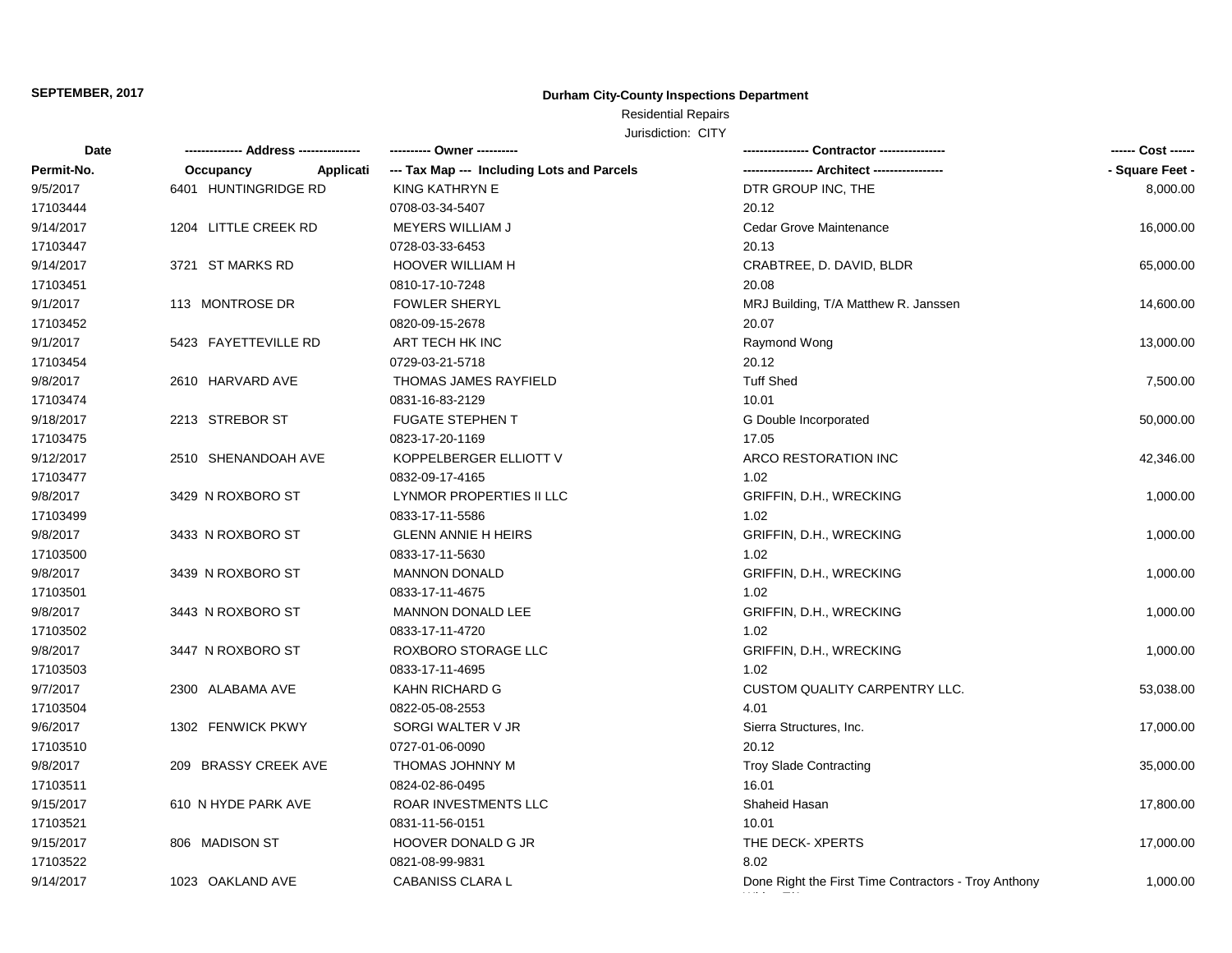## **Durham City-County Inspections Department**

## Residential Repairs

| Date       | -- Address ---<br>---------- | ---------- Owner ----------                |                                             | ------ Cost ------ |
|------------|------------------------------|--------------------------------------------|---------------------------------------------|--------------------|
| Permit-No. | Occupancy<br>Applicati       | --- Tax Map --- Including Lots and Parcels | ---------------- Architect ---------------- | - Square Feet -    |
| 17103526   |                              | 0822-13-04-8296                            | 4.02                                        |                    |
| 9/7/2017   | 3004 PROSPECT PKWY           | <b>RODRIGUES EMILY L</b>                   | The Bath Remodeling Center                  | 17,525.00          |
| 17103528   |                              | 0850-04-52-7140                            | 18.05                                       |                    |
| 9/13/2017  | 2 BEAVER PL                  | <b>CRAWFORD LAWRENCE E</b>                 | The Bath Remodeling Center                  | 28,875.00          |
| 17103529   |                              | 0813-04-51-7151                            | 17.05                                       |                    |
| 9/7/2017   | 3329 PROSPECT PKWY           | LEVEL CAROLINA HOMES LLC                   | Level Carolina Homes, LLC                   | 10,000.00          |
| 17103532   |                              | 0850-04-72-2662                            | 18.05                                       |                    |
| 9/8/2017   | 1102 BIG SPRING CIR          | LEVEL CAROLINA HOMES LLC                   | Level Carolina Homes, LLC                   | 10,000.00          |
| 17103536   |                              | 0850-04-82-2779                            | 18.05                                       |                    |
| 9/21/2017  | 5 POWDER SPRINGS PL          | <b>MANGUM ANTHONY M</b>                    | Leonine Building Solutions, LLC             | 4,000.00           |
| 17103538   |                              | 0825-03-11-4599                            | 16.03                                       |                    |
| 9/15/2017  | 14 PINNACLE RD               | <b>JOHNSON DEBORAH</b>                     | MARLOWE, DOUGLAS W.                         | 7,500.00           |
| 17103539   |                              | 0811-03-21-1403                            | 20.17                                       |                    |
| 9/8/2017   | 1116 BIG SPRING CIR          | LEVEL CAROLINA HOMES LLC                   | Level Carolina Homes, LLC                   | 10,000.00          |
| 17103540   |                              | 0850-04-82-5672                            | 18.05                                       |                    |
| 9/14/2017  | 413 E GEER ST                | <b>JAMISON KENNETH E</b>                   | George Patrick                              | 21,400.00          |
| 17103541   |                              | 0832-18-20-7214                            | $\overline{2}$                              |                    |
| 9/11/2017  | 1216 WELCOME CIR             | VAN ACKER TIM                              | Tim Van Acker                               | 650.00             |
| 17103542   |                              | 0811-13-14-0955                            | 20.17                                       |                    |
| 9/11/2017  | 902 GREEN ST                 | PHILLIPS KENDRA                            | DiRienzo Builders, LLC                      | 125,000.00         |
| 17103543   |                              | 0822-16-72-8938                            | 3.02                                        |                    |
| 9/27/2017  | 35 GLENMORE DR               | CHISHOLM BRIAN D                           | Lori McLean                                 | 15,000.00          |
| 17103545   |                              | 0820-09-15-0766                            | 20.07                                       |                    |
| 9/11/2017  | 824 BERWYN AVE               | <b>HAWKINS HUBERT JR</b>                   | Eastside Development Com III, Inc.          | 25,500.00          |
| 17103564   |                              | 0833-19-50-7942                            | 1.01                                        |                    |
| 9/29/2017  | 3622 TRAIL 23                | CASTILLO ALICE L                           | G Double Incorporated                       | 46,717.00          |
| 17103572   |                              | 0719-02-79-7698                            | 20.07                                       |                    |
| 9/12/2017  | 19 MARIGOLD PL               | <b>MEATH PETER DORAN</b>                   | BERCON BUILDING COMPANY INCORPORATED        | 11,900.00          |
| 17103578   |                              | 0813-16-72-7784                            | 17.07                                       |                    |
| 9/13/2017  | 4805 OLD CHAPEL HILL RD      | PIEDMONT PROPERTIES OF THE                 | <b>THOMAS CARR</b>                          | 4,500.00           |
| 17103581   |                              | 0709-02-58-7043                            | 20.18                                       |                    |
| 9/14/2017  | 3005 PROSPECT PKWY           | <b>CARPENTER JOHN M</b>                    | Lloyd Real Estate, INC                      | 8,000.00           |
| 17103594   |                              | 0850-04-52-6211                            | 18.05                                       |                    |
| 9/15/2017  | 4027 CROWN HILL DR           | CARTER DANIEL L                            | Daniel Carter                               | 15,700.00          |
| 17103597   |                              | 0709-02-87-3149                            | 20.18                                       |                    |
| 9/21/2017  | 118 W LYNCH ST               | <b>HEITSCH FABIAN</b>                      | <b>Fabian Heitsch</b>                       | 10,500.00          |
| 17103598   |                              | 0832-17-01-9679                            | $\overline{2}$                              |                    |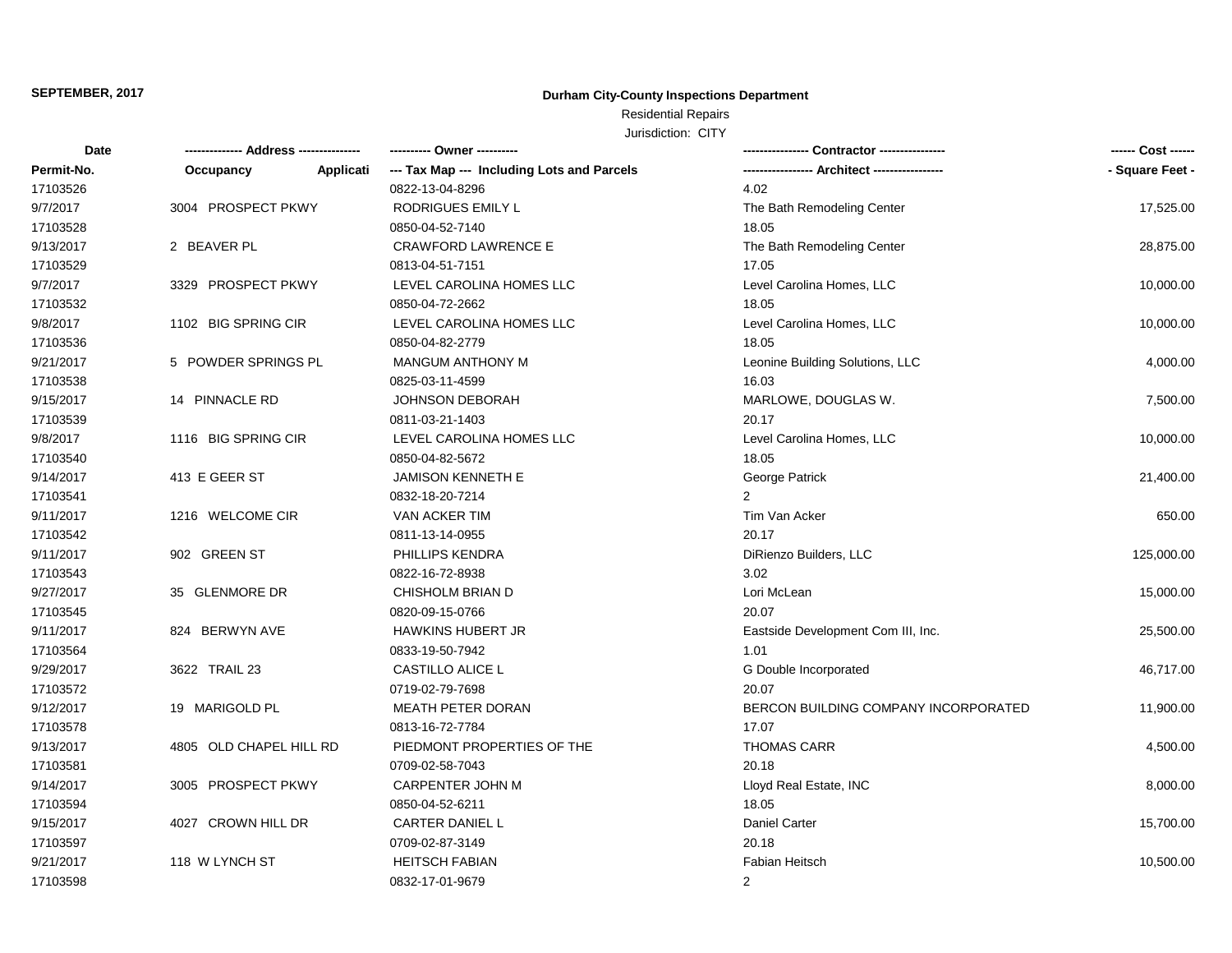## **Durham City-County Inspections Department**

# Residential Repairs

| <b>Date</b> |                        | ---------- Owner ----------                |                                        | ------ Cost ------ |
|-------------|------------------------|--------------------------------------------|----------------------------------------|--------------------|
| Permit-No.  | Applicati<br>Occupancy | --- Tax Map --- Including Lots and Parcels |                                        | - Square Feet -    |
| 9/13/2017   | 2928 WELCOME DR        | MCGRAW ANDREW                              | <b>Andrew McGraw</b>                   | 1,400.00           |
| 17103602    |                        | 0811-13-03-1015                            | 20.17                                  |                    |
| 9/15/2017   | 1007 LUBBOCK LN        | ELLIOTT ERIC M                             | Eric & Kimberly Elliott                | 12,990.00          |
| 17103609    |                        | 0850-04-62-4230                            | 18.05                                  |                    |
| 9/22/2017   | 2800 CAMPUS WALK AVE   | DURHAM OPERATING PARTNERSHIP               | DOWNEY, L A, & SON, INC                | 95,000.00          |
| 17103613    |                        | 0812-14-32-8985                            | 15.02                                  |                    |
| 9/25/2017   | 3409 WEATHERBY DR      | <b>BLUE ARBE D</b>                         | 3 Brothers Building LLC                | 6,600.00           |
| 17103614    |                        | 0851-03-04-1889                            | 18.04                                  |                    |
| 9/15/2017   | 2 STRADBROOKE CT       | <b>GEORGI JEFFREY M</b>                    | <b>Tice Kitchens and Interiors</b>     | 20,725.00          |
| 17103616    |                        | 0803-02-76-5334                            | 17.07                                  |                    |
| 9/19/2017   | 1301 ARNETTE AVE       | HARDISON PATRICK RANDALL                   | FOUNDATION XPERTS, LLC                 | 5,000.00           |
| 17103622    |                        | 0821-15-54-4220                            | $\overline{7}$                         |                    |
| 9/20/2017   | 405 N QUEEN ST         | WEST 4TH LLC                               | KNUT DEDRICK KALLESTEN                 | 220,800.00         |
| 17103628    |                        | 0831-09-17-0427                            | 11                                     |                    |
| 9/18/2017   | 406 GRAY AVE           | <b>FLETCHER BENJAMIN L</b>                 | <b>Trans Perry</b>                     | 1,000.00           |
| 17103630    |                        | 0831-05-28-1566                            | 9                                      |                    |
| 9/18/2017   | 3508 WESTOVER RD       | JONES JACOB C                              | W. D. OSBORNE GENERAL CONTRACTOR, INC. | 66,500.00          |
| 17103631    |                        | 0719-01-29-5987                            | 20.08                                  |                    |
| 9/20/2017   | 310 DACIAN AVE         | ROSCOE NICOLE                              | RJ Wolf Building                       | 25,000.00          |
| 17103632    |                        | 0822-20-91-6769                            | 2                                      |                    |
| 9/18/2017   | 2421 BONNIE BRAE RD    | <b>HUDSON JAMES R</b>                      | W. D. OSBORNE GENERAL CONTRACTOR, INC. | 28,500.00          |
| 17103633    |                        | 0759-03-14-0478                            | 18.05                                  |                    |
| 9/26/2017   | 315 SWIFT CREEK XING   | ANDERSON SHERMAN E JR                      | Sierra Structures, Inc.                | 4,200.00           |
| 17103637    |                        | 0717-02-75-4352                            | 20.12                                  |                    |
| 9/25/2017   | 5621 PELHAM RD         | MITCHELL WILLIAM J                         | FS, LLC                                | 17,534.00          |
| 17103659    |                        | 0727-02-56-4319                            | 20.13                                  |                    |
| 9/15/2017   | 2 FALLEN OAK CT        | KIRKPATRICK NATHAN E                       | A.G. BUILDERS                          | 20,000.00          |
| 17103660    |                        | 0719-04-70-9205                            | 20.11                                  |                    |
| 9/25/2017   | 5201 GRANDHAVEN DR     | PURYEAR KRISTEN A                          | CAROLINA FOUNDATION SOLUTIONS          | 13,375.00          |
| 17103664    |                        | 0727-01-38-7725                            | 20.12                                  |                    |
| 9/21/2017   | 3109 DIXON RD          | <b>OULMAN BONNIE J</b>                     | TRIANGLE GREEN BUILD                   | 21,000.00          |
| 17103684    |                        | 0810-12-75-8891                            | 20.07                                  |                    |
| 9/22/2017   | 320 W TRINITY AVE      | <b>SWIRLES SUSAN</b>                       | Cedar Ridge Builders, Inc.             | 5,175.00           |
| 17103685    |                        | 0822-20-91-3062                            | $\overline{2}$                         |                    |
| 9/22/2017   | 317 DACIAN AVE         | EZOR ZACHARY WILLIAM                       | Tyrrell, Michael Joseph                | 5,000.00           |
| 17103686    |                        | 0822-20-91-4569                            | $\overline{2}$                         |                    |
| 9/22/2017   | 9 TIMBER PL            | <b>GREEN ROBERT E SR</b>                   | <b>LAURA THOMAS</b>                    | 500.00             |